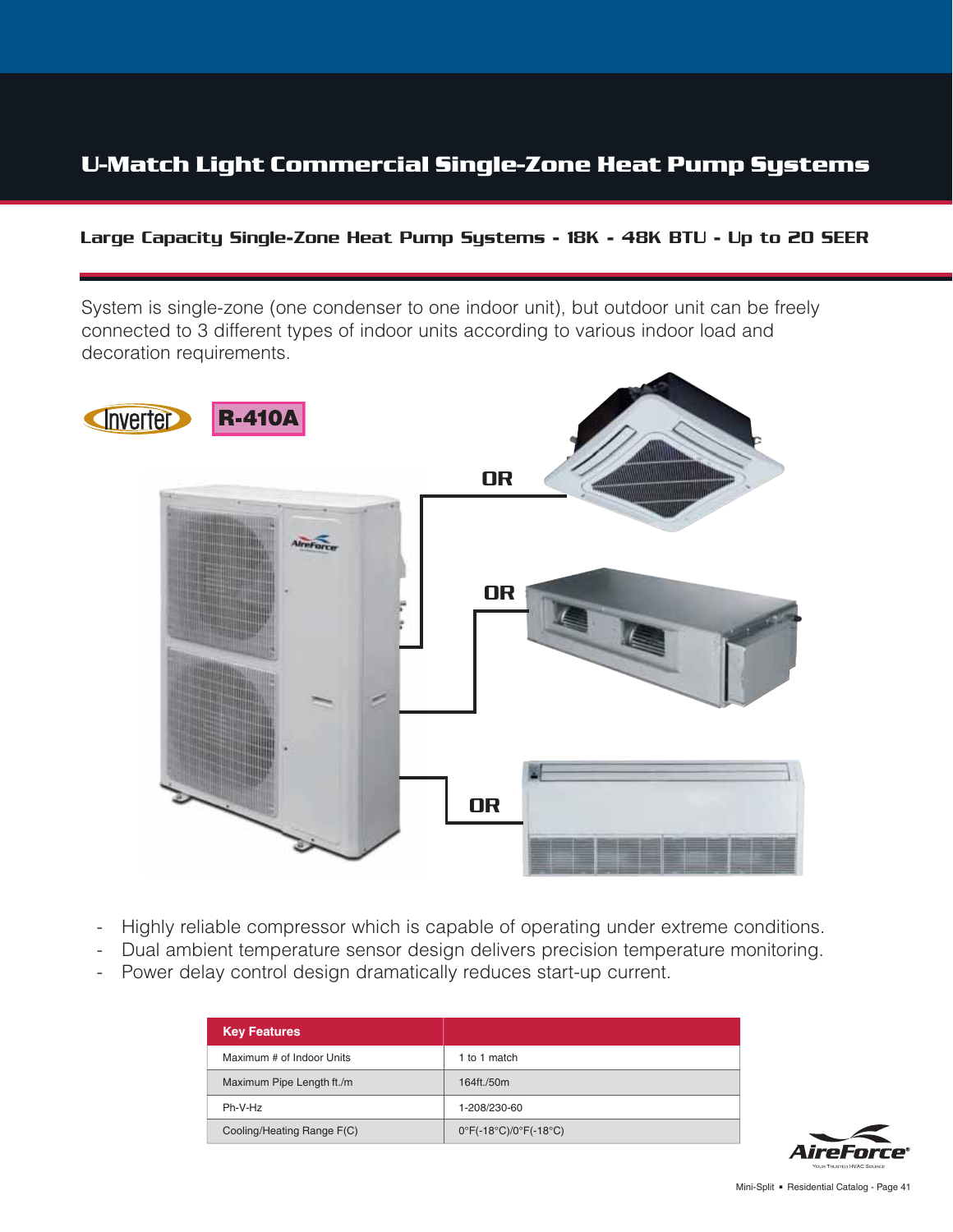- Flexible design for installation, the air return can be either from the bottom or rear, as well as the alternative condensate connections.
- Optimized air duct design improves the performance and lowers noise.

#### Ducted Unit **Cassette Type**

- Drain pump fitted as standard with increased lift of 1000mm (39 inches).
- Special low noise fan design.
- Adjustable swing angle design for cooling and heating mode provides better comfort.

#### Floor/Ceiling Type

- 3-D air flue design.
- Easy replacement of motor and fan blade thanks to clamp block propeller design.
- Different swing angle design for cooling and heating mode provides better comfort.

| <b>U-Match Line Set Sizing Information</b> |                         |                          |                        |               |                 |  |  |
|--------------------------------------------|-------------------------|--------------------------|------------------------|---------------|-----------------|--|--|
| <b>Outdoor Unit Model</b>                  | <b>Outdoor Unit SKU</b> | <b>Indoor Unit Model</b> | <b>Indoor Unit SKU</b> | "Liquid" Pipe | <b>Gas Pipe</b> |  |  |
|                                            |                         | GDU18(5.3)USV4DH         | 1009450                |               |                 |  |  |
| GXH18(5.3)USV4DH                           | 1009444                 | GKU18(5.3)USV4DH         | 1009462                | 1/4"          | 1/2"            |  |  |
|                                            |                         | GFU18(5.3)USV4DH         | 1009456                |               |                 |  |  |
|                                            |                         | GDU24(7.0)USV4DH         | 1009451                |               |                 |  |  |
| GXH24(7.0)USV4DH                           | 1009445                 | GKU24(7.0)USV4DH         | 1009463                |               |                 |  |  |
|                                            |                         | GFU24(7.0)USV4DH         | 1009457                |               |                 |  |  |
|                                            |                         | GDU36(10.6)USV4DH        | 1009453                |               |                 |  |  |
| GXH36(10.6)USV4DH                          | 1009447                 | GKU36(10.6)USV4DH        | 1009465                | 3/8"          | 5/8"            |  |  |
|                                            |                         | GFU36(10.6)USV4DH        | 1009459                |               |                 |  |  |
|                                            |                         | GDU48(14.1)USV4DH        | 1009455                |               |                 |  |  |
| GXH48(14.1)USV4DH                          | 1009449                 | GKU48(14.1)USV4DH        | 1009467                |               |                 |  |  |
|                                            |                         | GFU48(14.1)USV4DH        | 1009461                |               |                 |  |  |

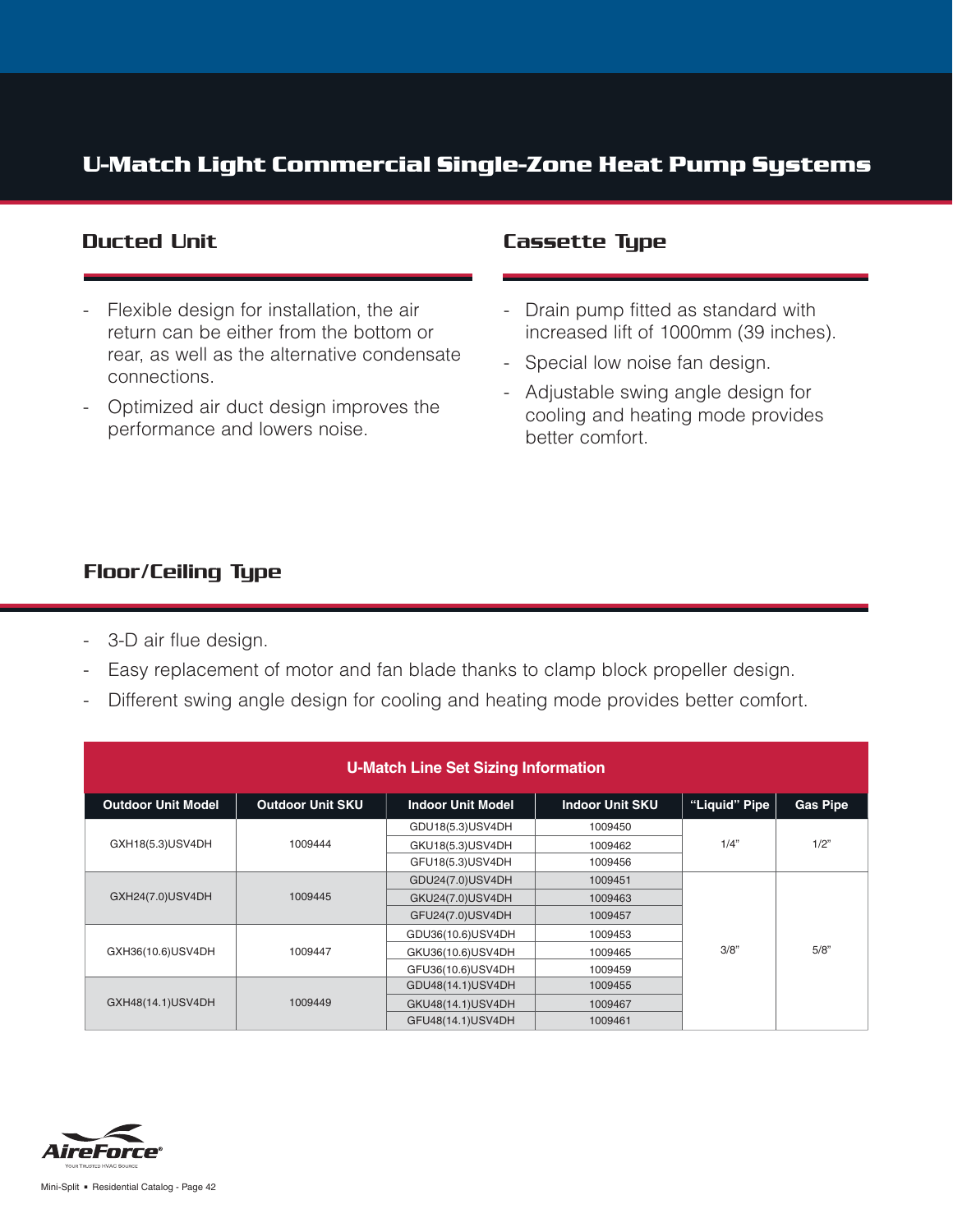#### U-Match Lineup - one to one match-up.

Inverter

**R-410A** 

| <b>Capacity Index (Btu/h)</b> |               | 18K                 | <b>24K</b>       |
|-------------------------------|---------------|---------------------|------------------|
| Outdoor Unit                  |               | <b>The Contract</b> | to of to a       |
|                               |               | GXH18(5.3)USV4DH    | GXH24(7.0)USV4DH |
| Indoor<br>Unit                | Ducted        | GDU18(5.3)USV4DH    | GDU24(7.0)USV4DH |
|                               | Cassette      | GKU18(5.3)USV4DH    | GKU24(7.0)USV4DH |
|                               | Floor/Ceiling | GFU18(5.3)USV4DH    | GFU24(7.0)USV4DH |

| <b>Capacity Index (Btu/h)</b> |               | 36K               | 48K               |
|-------------------------------|---------------|-------------------|-------------------|
| Outdoor Unit                  |               | a wê tari         |                   |
|                               |               | GXH36(10.6)USV4DH | GXH48(14.1)USV4DH |
| Indoor<br>Unit                | Ducted        | GDU36(10.6)USV4DH | GDU48(14.1)USV4DH |
|                               | Cassette      | GKU36(10.6)USV4DH | GKU48(14.1)USV4DH |
|                               | Floor/Ceiling | GFU36(10.6)USV4DH | GFU48(14.1)USV4DH |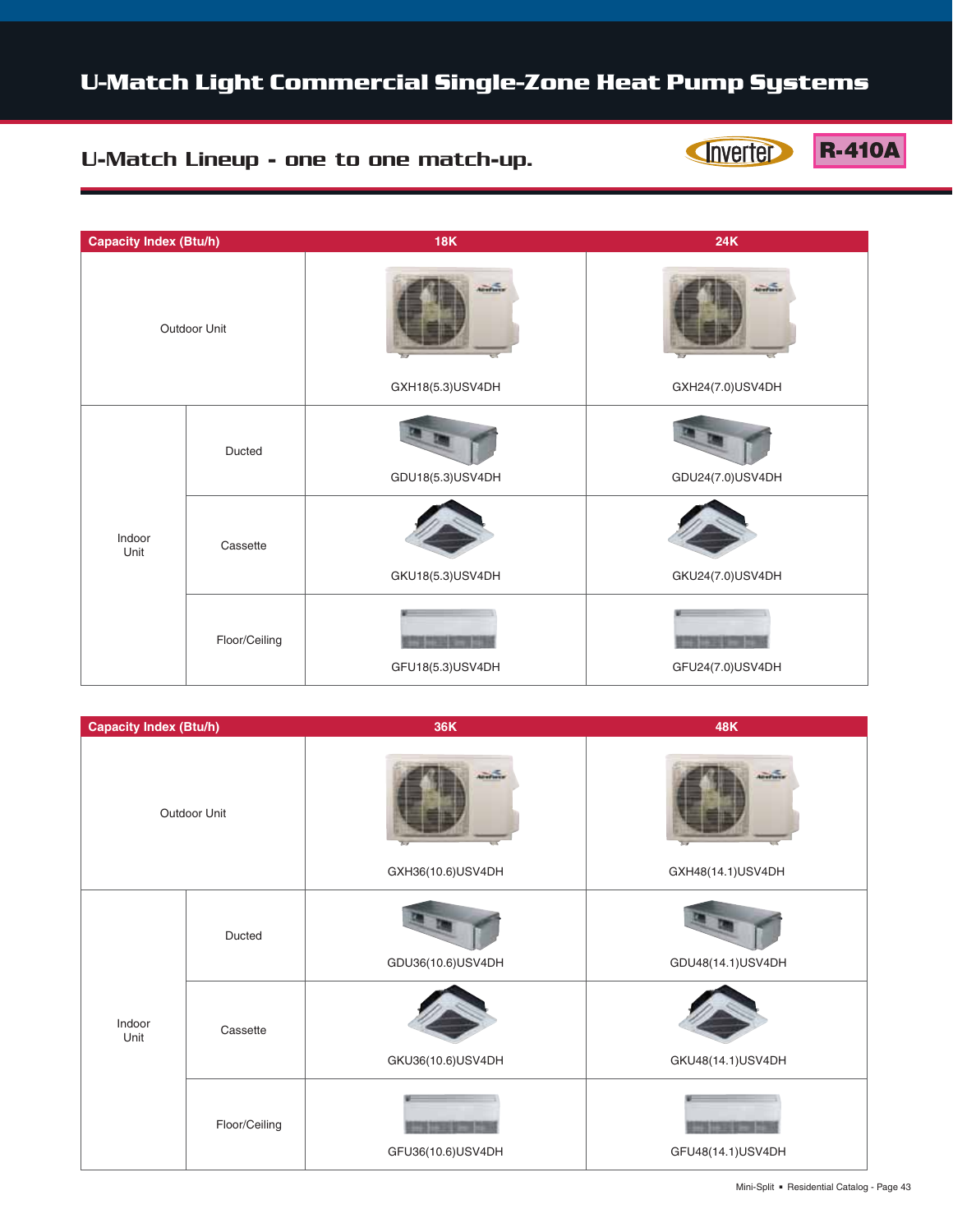#### Heat Pump - 18K to 48K BTU

Inverter

**R-410A** 

| <b>Model</b>                                   |                    | <b>Outdoor Unit</b> | GXH18(5.3)USV4DH |                  |                      |  |
|------------------------------------------------|--------------------|---------------------|------------------|------------------|----------------------|--|
|                                                |                    | <b>Indoor Unit</b>  | GDU18(5.3)USV4DH | GKU18(5.3)USV4DH | GFU18(5.3)USV4DH     |  |
| Function                                       |                    |                     | <b>Ducted</b>    | Cassette         | <b>Floor Ceiling</b> |  |
| Capacity                                       |                    |                     |                  |                  |                      |  |
| Cooling                                        |                    | Btu/h               |                  | 17100            |                      |  |
| Heating                                        |                    | Btu/h               | 18800            | 18400            | 19100                |  |
| SEER/HSPF                                      |                    | Btu/h               | 16.0/9.5         | 16.0/9.0         | 17.0/9.5             |  |
| Electrical Data/Refrigerant Charge             |                    |                     |                  |                  |                      |  |
| Power Supply                                   |                    | Ph-V-Hz             | 1-208/230-60     |                  |                      |  |
| <b>Maximum Over Current Protection</b>         |                    | A                   |                  | 25               |                      |  |
| Minimum Current (MCA)                          |                    | A                   |                  | 17               |                      |  |
| Refrigerant Charge Volume                      |                    | kg/oz               |                  | 1.4/49.4         |                      |  |
| <b>Indoor Unit</b>                             |                    |                     |                  |                  |                      |  |
|                                                |                    | <b>CFM</b>          | 585              | 445              | 585                  |  |
| <b>Airflow Volume</b>                          |                    | m3/h                | 1000             | 760              | 1000                 |  |
|                                                | Rated Inch         | <b>WC</b>           | .1               |                  |                      |  |
| <b>External Static Pressure</b>                | Maximum Inch       | <b>WC</b>           | .12              |                  |                      |  |
| Sound Pressure Level (H/M/L)                   |                    | dB(A)               | 39/36/28         | 46/44/37         | 42/38/32             |  |
| <b>Outline Dimension</b>                       | WxDxH              | mm                  | 1037 x 721 x 266 | 665 x 596 x 240  | 1220 x 700 x 225     |  |
| Package Dimension                              | WxDxH              | mm                  | 1123 x 798 x 323 | 773 x 733 x 300  | 1343 x 823 x 315     |  |
| Net Weight/Gross Weight                        | Indoor             | kg                  | 33.0/38.0        | 20.0/24.0        | 39.0/48.0            |  |
| Panel                                          |                    |                     |                  |                  |                      |  |
| <b>Outline Dimension</b>                       | WxDxH              | mm                  |                  | 670 x 670 x 50   |                      |  |
| Package Dimension                              | WxDxH              | mm                  |                  | 763 x 763 x 105  |                      |  |
| Net Weight/ Gross Weight                       |                    | kg                  |                  | 3.5/5.0          |                      |  |
| Outdoor Unit                                   |                    |                     |                  |                  |                      |  |
| Sound Pressure Level (H/M/L)                   |                    | dB(A)               | $56/-/-$         |                  |                      |  |
| <b>Outline Dimension</b>                       | (WxDxH)            | mm                  | 955 x 396 x 700  |                  |                      |  |
| Package Dimension                              | (LxWxH)            | mm                  | 1029 x 458 x 750 |                  |                      |  |
| Net Weight/ Gross Weight                       |                    | kg                  | 48.0/52.0        |                  |                      |  |
| <b>Connecting Pipe Diameter</b>                |                    |                     |                  |                  |                      |  |
| <b>Suction Pipe</b><br><b>Outdoor Diameter</b> |                    | inch (mm)           |                  | 1/2(12)          |                      |  |
|                                                | <b>Liquid Pipe</b> | inch (mm)           | 1/4(6)           |                  |                      |  |
| <b>Maximum Distance</b>                        | Height/Length      | m                   | 15/50            |                  |                      |  |
| <b>Accessories</b>                             |                    |                     |                  |                  |                      |  |
| Line Set 25 Feet SKU Number with Wire          |                    |                     |                  | 05-0202          |                      |  |

Note: Line Sets 25 feet or less require no additional refrigerant.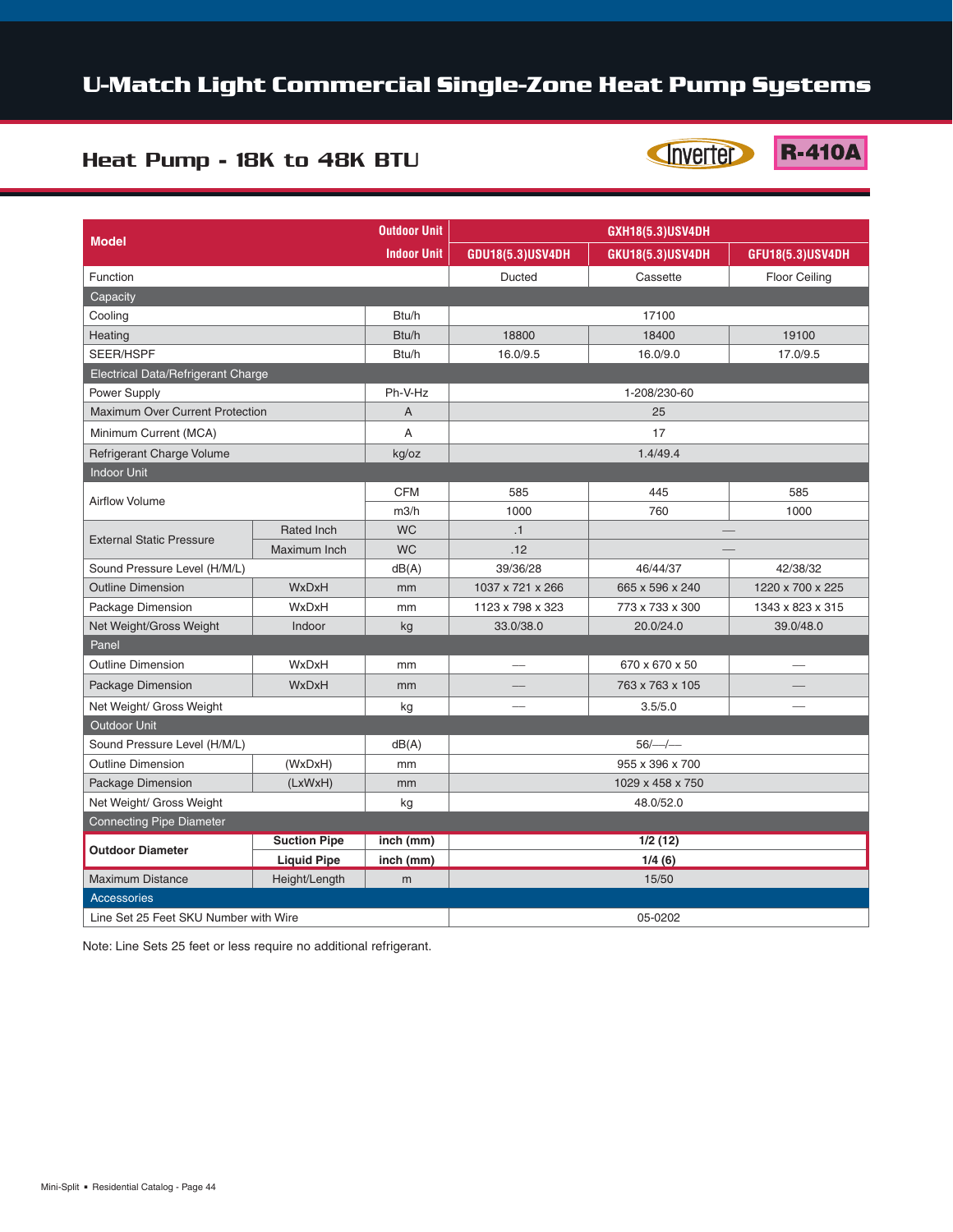## Heat Pump - 18K to 48K BTU (continued)

**CINVERTER R-410A** 

| <b>Model</b>                                                         |                   | <b>Outdoor Unit</b> |                                     | GXH24(7.0)USV4DH  |                      |  |  |
|----------------------------------------------------------------------|-------------------|---------------------|-------------------------------------|-------------------|----------------------|--|--|
|                                                                      |                   | <b>Indoor Unit</b>  | GDU24(7.0)USV4DH                    | GKU24(7.0)USV4DH  | GFU24(7.0)USV4DH     |  |  |
| Function                                                             |                   |                     | <b>Ducted</b>                       | Cassette          | <b>Floor Ceiling</b> |  |  |
| Capacity                                                             |                   |                     |                                     |                   |                      |  |  |
| Cooling                                                              |                   | Btu/h               |                                     | 23800             |                      |  |  |
| Heating                                                              |                   | Btu/h               | 27200                               |                   |                      |  |  |
| SEER/HSPF                                                            |                   | Btu/h               | 16.0/10.0<br>18.0/10.0              |                   | 16.0/10.0            |  |  |
| Electrical Data/Refrigerant Charge                                   |                   |                     |                                     |                   |                      |  |  |
| Power Supply                                                         |                   | Ph-V-Hz             |                                     | 1-208/230-60      |                      |  |  |
| Maximum Over Current Protection                                      |                   | A                   |                                     | 40                |                      |  |  |
| Minimum Current (MCA)                                                |                   | A                   |                                     | 24                |                      |  |  |
| Refrigerant Charge Volume                                            |                   | kg/oz               |                                     | 2.2/77.6          |                      |  |  |
| <b>Indoor Unit</b>                                                   |                   |                     |                                     |                   |                      |  |  |
|                                                                      |                   | <b>CFM</b>          | 820                                 | 765               | 705                  |  |  |
| <b>Airflow Volume</b>                                                |                   | m3/h                | 1400                                | 1300              | 1200                 |  |  |
| <b>External Static Pressure</b>                                      | <b>Rated Inch</b> | <b>WC</b>           | .1                                  |                   |                      |  |  |
|                                                                      | Maximum Inch      | <b>WC</b>           | .3                                  |                   |                      |  |  |
| Sound Pressure Level (H/M/L)                                         |                   | dB(A)               | 46/44/40                            | 46/42/38          | 48/46/40             |  |  |
| <b>Outline Dimension</b>                                             | <b>WxDxH</b>      | mm                  | 1279 x 558 x 268<br>917 x 840 x 240 |                   | 1220 x 700 x 225     |  |  |
| Package Dimension                                                    | WxDxH             | mm                  | 1348 x 597 x 283                    | 1148 x 958 x 340  | 1343 x 823 x 315     |  |  |
| Net Weight/Gross Weight                                              | Indoor            | kg                  | 34.0/39.0                           | 27.0/38.0         | 40.0/50.0            |  |  |
| Panel                                                                |                   |                     |                                     |                   |                      |  |  |
| <b>Outline Dimension</b>                                             | <b>WxDxH</b>      | mm                  |                                     | 952 x 952 x 60    |                      |  |  |
| Package Dimension                                                    | WxDxH             | mm                  |                                     | 1033 x 1038 x 133 |                      |  |  |
| Net Weight/ Gross Weight                                             |                   | kg                  |                                     | 7.0/11.0          |                      |  |  |
| <b>Outdoor Unit</b>                                                  |                   |                     |                                     |                   |                      |  |  |
| Sound Pressure Level (H/M/L)                                         |                   | dB(A)               |                                     | $57/-/-$          |                      |  |  |
| <b>Outline Dimension</b>                                             | (WxDxH)           | mm                  |                                     | 980 x 427 x 790   |                      |  |  |
| Package Dimension                                                    | (LxWxH)           | mm                  | 1083 x 488 x 855                    |                   |                      |  |  |
| Net Weight/ Gross Weight                                             |                   | kg                  | 69.0/74.0                           |                   |                      |  |  |
| <b>Connecting Pipe Diameter</b>                                      |                   |                     |                                     |                   |                      |  |  |
| <b>Suction Pipe</b><br><b>Outdoor Diameter</b><br><b>Liquid Pipe</b> |                   | inch (mm)           | 5/8(16)                             |                   |                      |  |  |
|                                                                      |                   | inch (mm)           | 3/8 (9.52)                          |                   |                      |  |  |
| <b>Maximum Distance</b>                                              | Height/Length     | m                   | 15/50                               |                   |                      |  |  |
| <b>Accessories</b>                                                   |                   |                     |                                     |                   |                      |  |  |
| Line Set 25 Feet SKU Number with Wire                                |                   |                     |                                     | 05-0204           |                      |  |  |

Note: Line Sets 25 feet or less require no additional refrigerant.

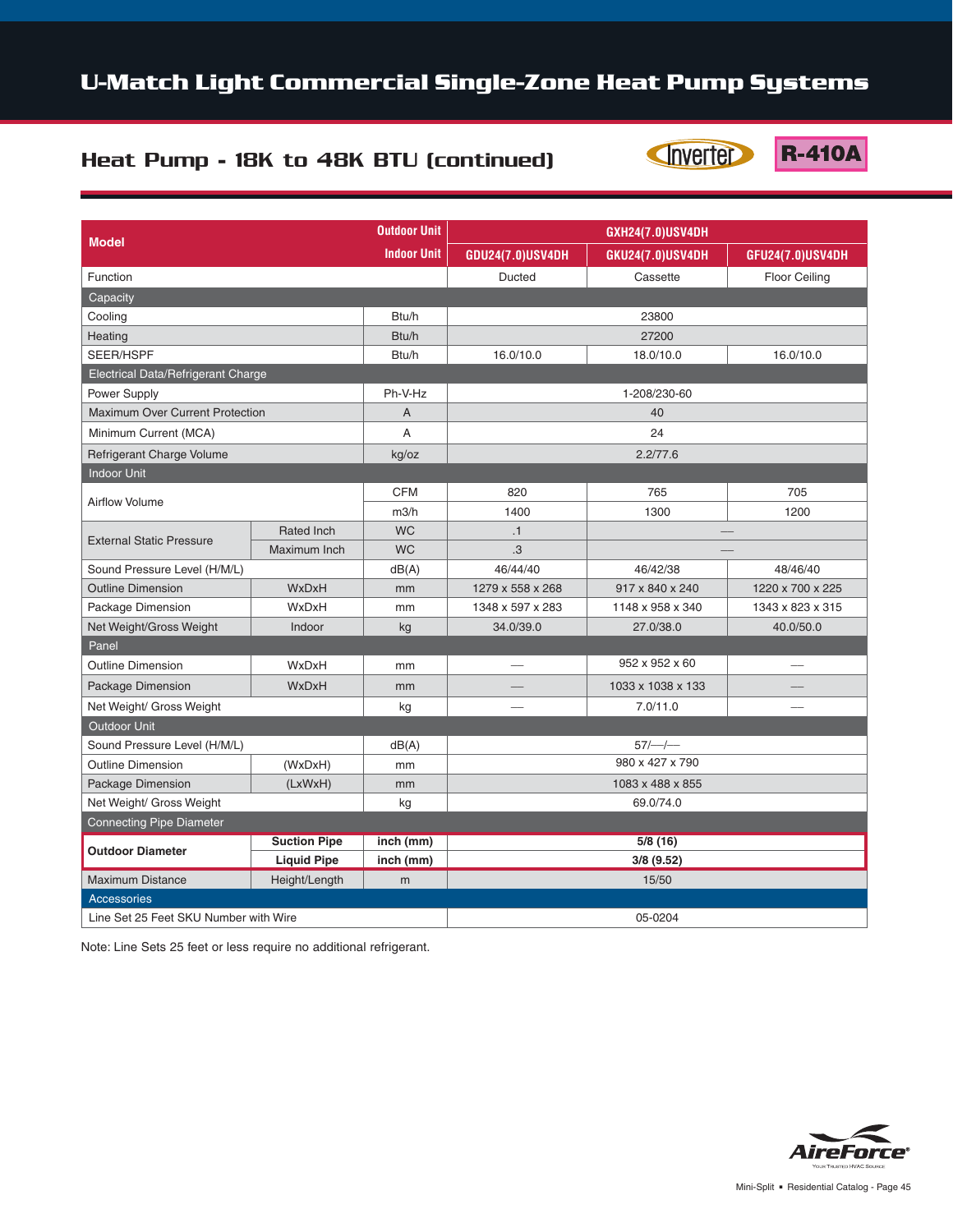Inverter

**R-410A** 

#### Heat Pump - 18K to 48K BTU (continued)

| <b>Model</b>                       |                     | <b>Outdoor Unit</b> | GXH36(10.6)USV4DH |                   |                      |  |
|------------------------------------|---------------------|---------------------|-------------------|-------------------|----------------------|--|
|                                    |                     | <b>Indoor Unit</b>  | GDU36(10.6)USV4DH | GKU36(10.6)USV4DH | GFU36(10.6)USV4DH    |  |
| Function                           |                     |                     | Ducted            | Cassette          | <b>Floor Ceiling</b> |  |
| Capacity                           |                     |                     |                   |                   |                      |  |
| Cooling                            |                     | Btu/h               |                   |                   |                      |  |
| Heating                            |                     | Btu/h               |                   | 41000             |                      |  |
| SEER/HSPF                          |                     | Btu/h/W             | 16.0/9.0          |                   |                      |  |
| Electrical Data/Refrigerant Charge |                     |                     |                   |                   |                      |  |
| Power Supply                       |                     | Ph-V-Hz             |                   | 1-208/230-60      |                      |  |
| Maximum Over Current Protection    |                     | A                   |                   | 45                |                      |  |
| Minimum Current (MCA)              |                     | A                   |                   | 29                |                      |  |
| Refrigerant Charge Volume          |                     | kg/oz               |                   | 3.5/123.5         |                      |  |
| <b>Indoor Unit</b>                 |                     |                     |                   |                   |                      |  |
|                                    |                     | <b>CFM</b>          | 175               | 1095              | 1115                 |  |
| <b>Airflow Volume</b>              |                     | m3/h                | 2000              | 1860              | 1900                 |  |
| <b>External Static Pressure</b>    | <b>Rated Inch</b>   | <b>WC</b>           | .148              |                   |                      |  |
|                                    | Maximum Inch        | <b>WC</b>           | .4                |                   |                      |  |
| Sound Pressure Level (H/M/L)       |                     | dB(A)               | 52/48/44          | 49/46/43          | 53/51/46             |  |
| <b>Outline Dimension</b>           | WxDxH               | mm                  | 1226 x 775 x 290  | 917 x 840 x 320   | 1420 x 700 x 245     |  |
| Package Dimension                  | WxDxH               | mm                  | 1338 x 877 x 305  | 1148 x 958 x 420  | 1548 x 828 x 345     |  |
| Net Weight/Gross Weight            | Indoor              | kg                  | 46.0/53.0         | 32.0/44.0         | 48.0/56.0            |  |
| Panel                              |                     |                     |                   |                   |                      |  |
| <b>Outline Dimension</b>           | WxDxH               | mm                  |                   | 952 x 952 x 60    |                      |  |
| Package Dimension                  | WxDxH               | mm                  |                   | 1033 x 1038 x 133 |                      |  |
| Net Weight/ Gross Weight           |                     | kg                  |                   | 7.0/11.0          |                      |  |
| <b>Outdoor Unit</b>                |                     |                     |                   |                   |                      |  |
| Sound Pressure Level (H/M/L)       |                     | dB(A)               | $63/-/-$          |                   |                      |  |
| <b>Outline Dimension</b>           | (WxDxH)             | mm                  | 1107 x 440 x 1100 |                   |                      |  |
| Package Dimension                  | (LxWxH)             | mm                  | 1158 x 493 x 1235 |                   |                      |  |
| Net Weight/ Gross Weight           |                     | kg                  | 93.0/101.0        |                   |                      |  |
| <b>Connecting Pipe Diameter</b>    |                     |                     |                   |                   |                      |  |
|                                    | <b>Suction Pipe</b> | inch (mm)           |                   | 5/8(16)           |                      |  |
| <b>Outdoor Diameter</b>            | <b>Liquid Pipe</b>  | inch (mm)           |                   | 3/8(9.52)         |                      |  |

Line Set 25 Feet SKU Number with Wire 05-0204

Note: Line Sets 25 feet or less require no additional refrigerant.

Maximum Distance Height/Length m 15/50



Accessories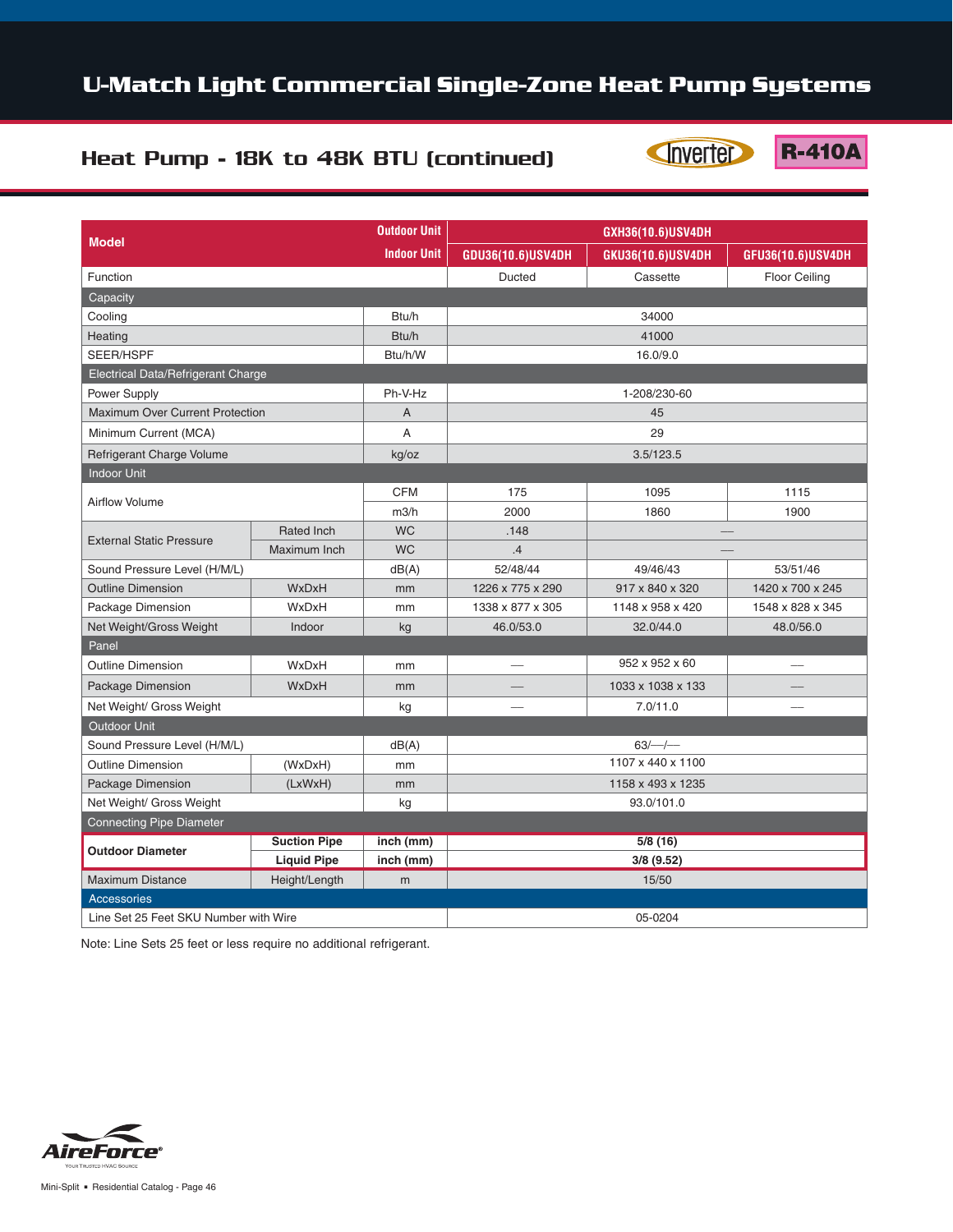## Heat Pump - 18K to 48K BTU (continued)

Inverter

**R-410A** 

| <b>Model</b>                                                         |               | <b>Outdoor Unit</b> | GXH48(14.1)USV4DH |                   |                      |  |  |  |
|----------------------------------------------------------------------|---------------|---------------------|-------------------|-------------------|----------------------|--|--|--|
|                                                                      |               | <b>Indoor Unit</b>  | GDU48(14.1)USV4DH | GKU48(14.1)USV4DH | GFU48(14.1)USV4DH    |  |  |  |
| Function                                                             |               |                     | <b>Ducted</b>     | Cassette          | <b>Floor Ceiling</b> |  |  |  |
| Capacity                                                             |               |                     |                   |                   |                      |  |  |  |
| Cooling                                                              |               | Btu/h               | 48000             |                   |                      |  |  |  |
| Heating                                                              |               | Btu/h               |                   | 54500             |                      |  |  |  |
| SEER/HSPF                                                            |               | Btu/h/W             | 16.0/9.0          |                   |                      |  |  |  |
| Electrical Data/Refrigerant Charge                                   |               |                     |                   |                   |                      |  |  |  |
| Power Supply                                                         |               | Ph-V-Hz             |                   | 1-208/230-60      |                      |  |  |  |
| Maximum Over Current Protection                                      |               | A                   |                   | 70                |                      |  |  |  |
| Minimum Current (MCA)                                                |               | $\overline{A}$      |                   | 45                |                      |  |  |  |
| Refrigerant Charge Volume                                            |               | kg/oz               |                   | 4.0/141.1         |                      |  |  |  |
| <b>Indoor Unit</b>                                                   |               |                     |                   |                   |                      |  |  |  |
|                                                                      |               | <b>CFM</b>          | 1470              | 1350              |                      |  |  |  |
| <b>Airflow Volume</b>                                                |               | m3/h                | 2500              | 2300              |                      |  |  |  |
| <b>Rated Inch</b>                                                    |               | <b>WC</b>           | $\overline{.2}$   |                   |                      |  |  |  |
| <b>External Static Pressure</b>                                      | Maximum Inch  | <b>WC</b>           | .5                |                   |                      |  |  |  |
| Sound Pressure Level (H/M/L)                                         |               | dB(A)               | 53/49/45          | 52/47/41          | 55/50/46             |  |  |  |
| <b>Outline Dimension</b>                                             | WxDxH         | mm                  | 1340 x 750 x 350  | 910 x 910 x 290   | 1700 x 700 x 245     |  |  |  |
| Package Dimension                                                    | <b>WxDxH</b>  | mm                  | 1423 x 837 x 455  | 1023 x 993 x 375  | 1828 x 828 x 345     |  |  |  |
| Net Weight/Gross Weight                                              | Indoor        | kg                  | 56.0/65.0         | 43.0/50.0         | 59.0/68.0            |  |  |  |
| Panel                                                                |               |                     |                   |                   |                      |  |  |  |
| <b>Outline Dimension</b>                                             | <b>WxDxH</b>  | mm                  |                   | 1040 x 1040 x 65  |                      |  |  |  |
| Package Dimension                                                    | WxDxH         | mm                  |                   | 1137 x 1137 x 140 |                      |  |  |  |
| Net Weight/ Gross Weight                                             |               | kg                  |                   | 8.0/12.0          |                      |  |  |  |
| <b>Outdoor Unit</b>                                                  |               |                     |                   |                   |                      |  |  |  |
| Sound Pressure Level (H/M/L)                                         |               | dB(A)               |                   | $59/-/-$          |                      |  |  |  |
| <b>Outline Dimension</b>                                             | (WxDxH)       | mm                  |                   | 958 x 412 x 1349  |                      |  |  |  |
| Package Dimension                                                    | (LxWxH)       | mm                  | 1043 x 453 x 1500 |                   |                      |  |  |  |
| Net Weight/ Gross Weight                                             |               | kg                  | 105.0/115.0       |                   |                      |  |  |  |
| <b>Connecting Pipe Diameter</b>                                      |               |                     |                   |                   |                      |  |  |  |
| <b>Suction Pipe</b><br><b>Outdoor Diameter</b><br><b>Liquid Pipe</b> |               | inch (mm)           | 5/8(16)           |                   |                      |  |  |  |
|                                                                      |               | inch (mm)           | 3/8 (9.52)        |                   |                      |  |  |  |
| <b>Maximum Distance</b>                                              | Height/Length | m                   | 15/70             |                   |                      |  |  |  |
| <b>Accessories</b>                                                   |               |                     |                   |                   |                      |  |  |  |
| Line Set 25 Feet SKU Number with Wire                                |               |                     |                   | 05-0204           |                      |  |  |  |

Note: Line Sets 25 feet or less require no additional refrigerant.